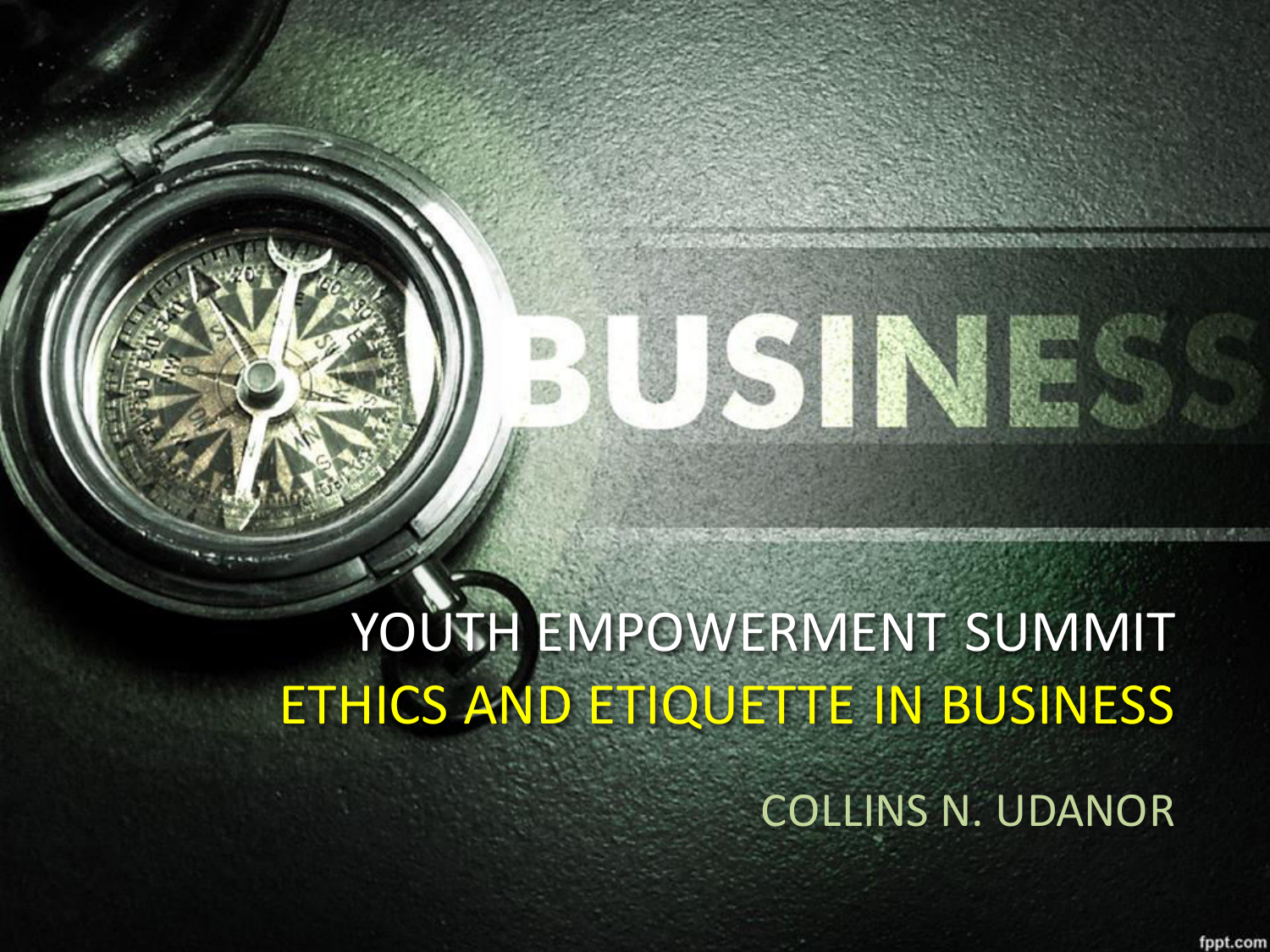### **PRESENTATION OUTLINE**

1.) Understanding ethical issues in business. 2.) The place of standards and best practices in business.

3.) Do's and don't's in business

4.) Getting on the right side of the law

 5.) Your duty of care for staff / customers and other stakeholders

6.) social enterpreneurship and corporate social responsibility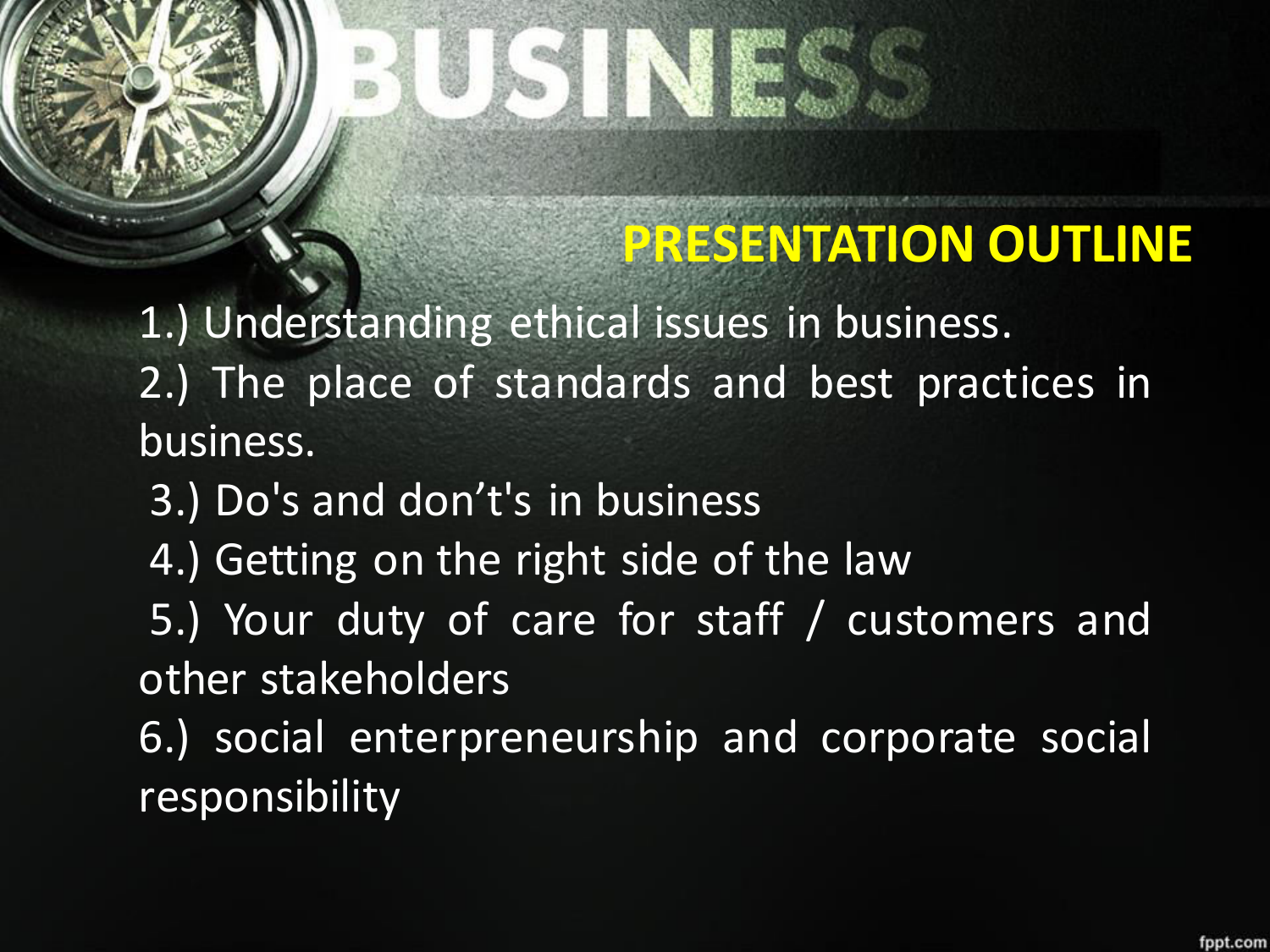### **Understanding ethical issues in business**

### **Business Ethics**

Ethical behaviour involves both knowing what is right and wrong and behaving accordingly.

Behaving ethically can contribute to your success in business.

Beyond personal ethics, social responsibility is a business' concern for the welfare of society as a whole.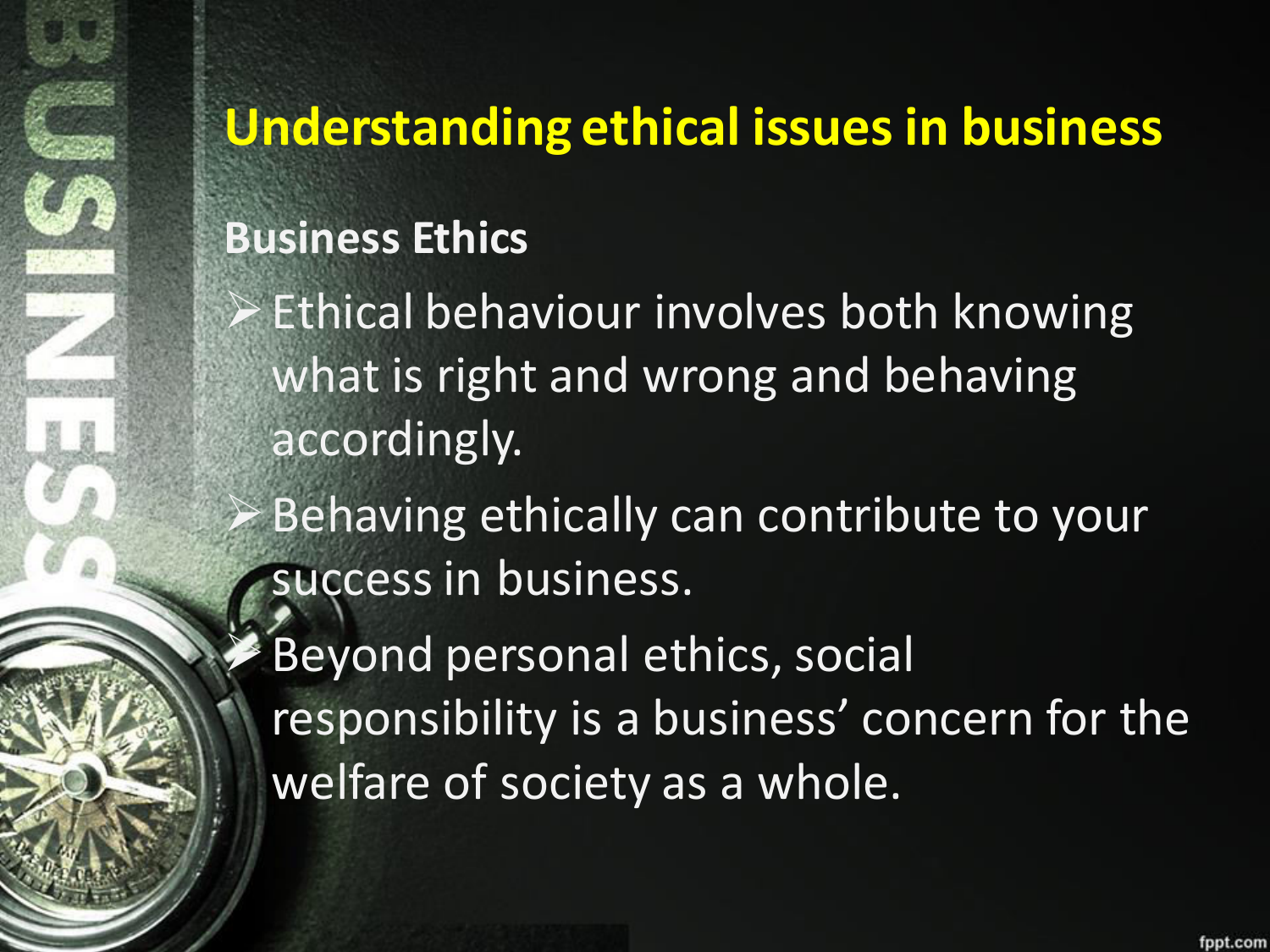# **Legality vs Ethical standard**

- A society gets in trouble when it considers ethics and legality to be the same.
- Ethics and legality are two very different things.
- Ethics reflects people's proper relations one with another. How should people treat others?
- What responsibility should they feel for others? Legality is more limiting.
- Legality refers to laws we have written to protect ourselves from fraud, theft, and violence.
- Many immoral and unethical acts fall well within our laws.
- We define ethics as the standards of moral behaviour, that is, behaviour that is accepted by society as right or wrong.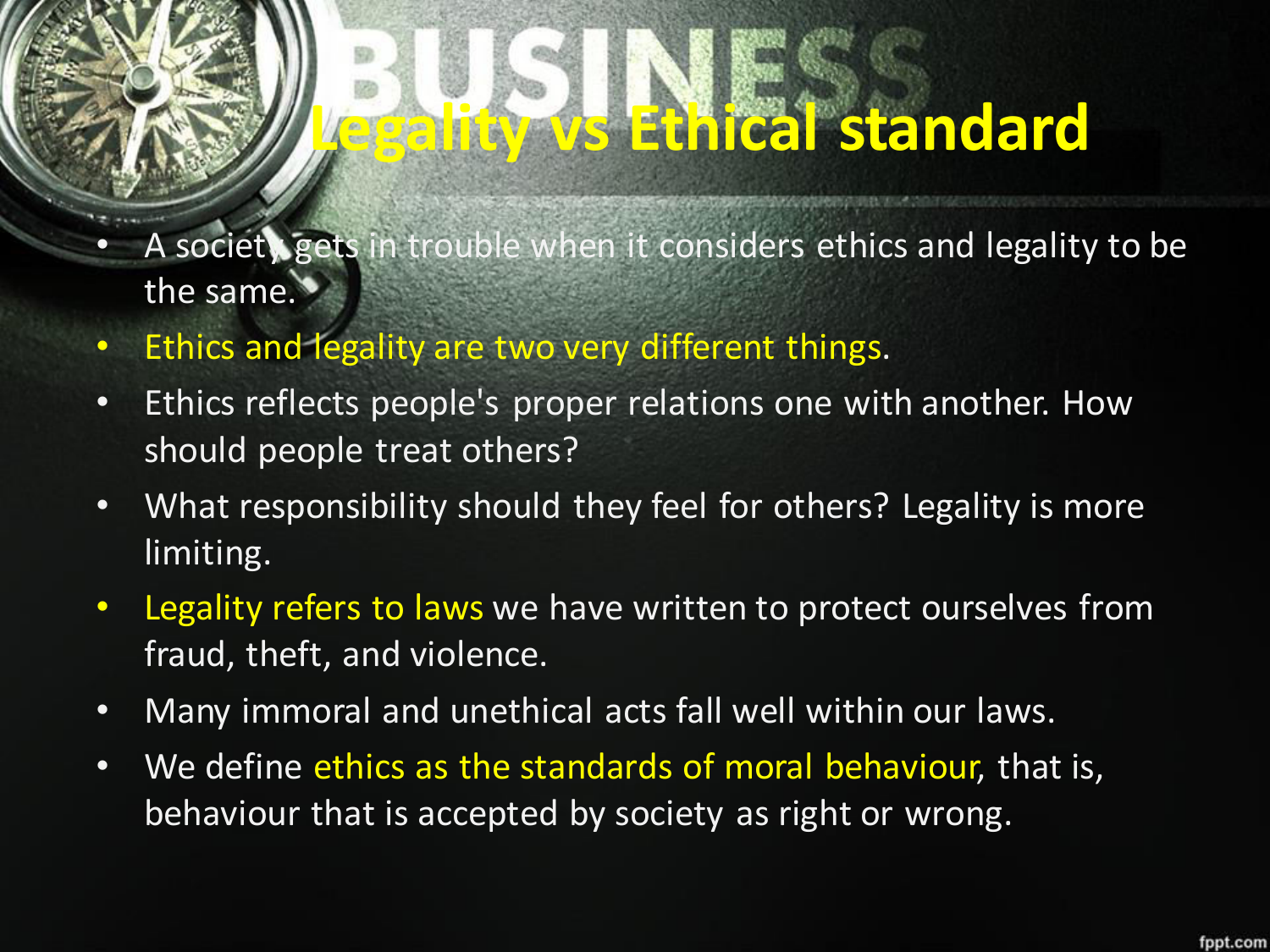## **The place of standards and best**

### **practices in business.**

A business should be managed ethically for many reasons, such as:

- to maintain existing customers,
- attract new ones,
- to avoid law suits,
- maintain a good brand name,
- to reduce employee turnover,
- and to avoid government intervention in the business.
- It is also to please customers, employers, and the society by doing the right thing.
- Displaying ethical behavior will bring your business to new levels.
- Your staff will be proud to work in such an environment and such pride will be reflected on your members.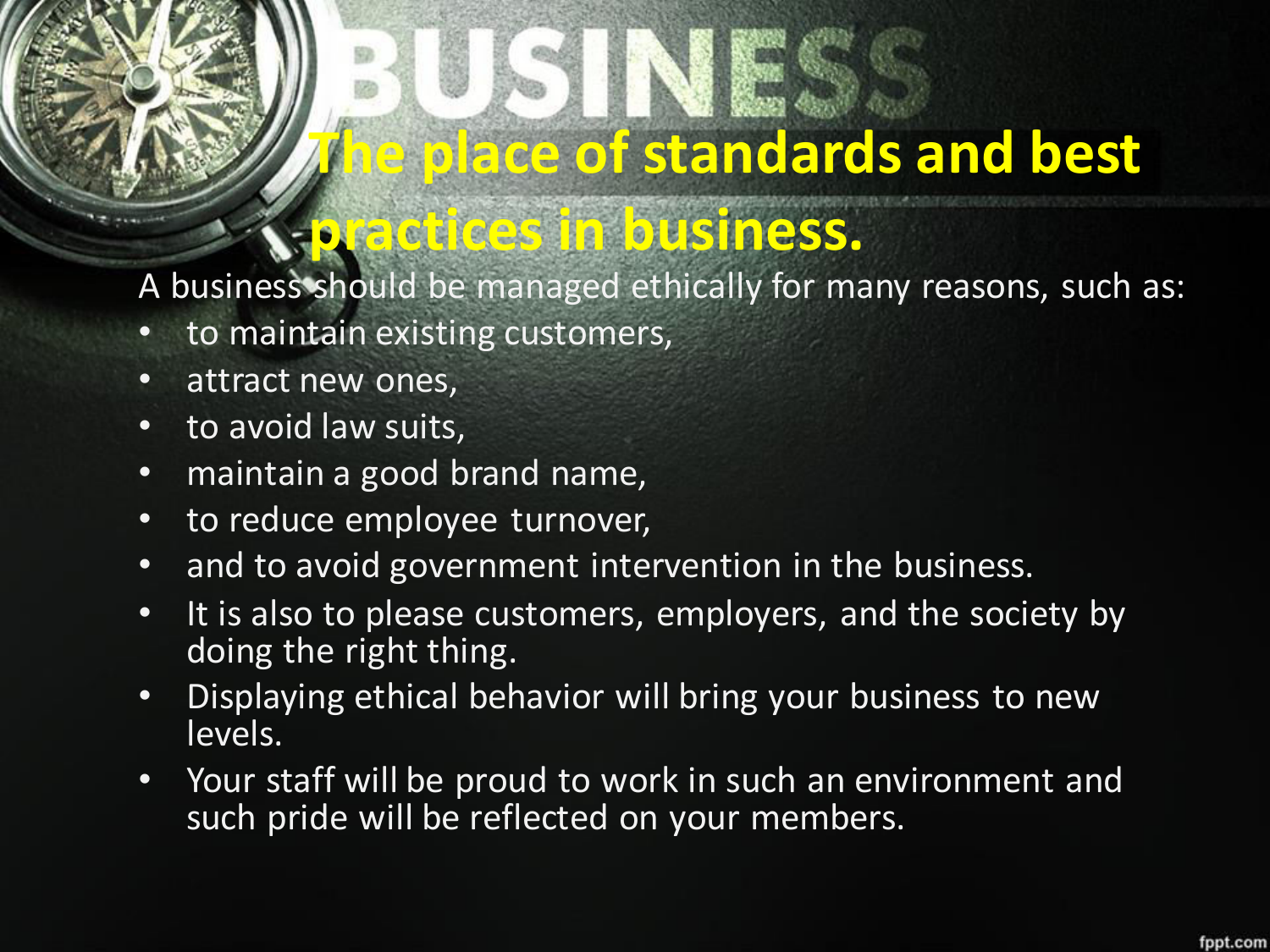# **BE ETHICAL – DO'S**

 $\triangleright$  Have an open-door policy and seriously consider all comments and complaints from the staff/customers.

- $\triangleright$  Mentor your staff on accepting responsibility and not deflecting blame.
- $\triangleright$  Make sure there are adequate checks and balances within your finance department.
- $\triangleright$  Have clearly defined roles and responsibilities for all staff members.
- $\triangleright$  Treat your staff in the same ethical way that you expect them to treat your members.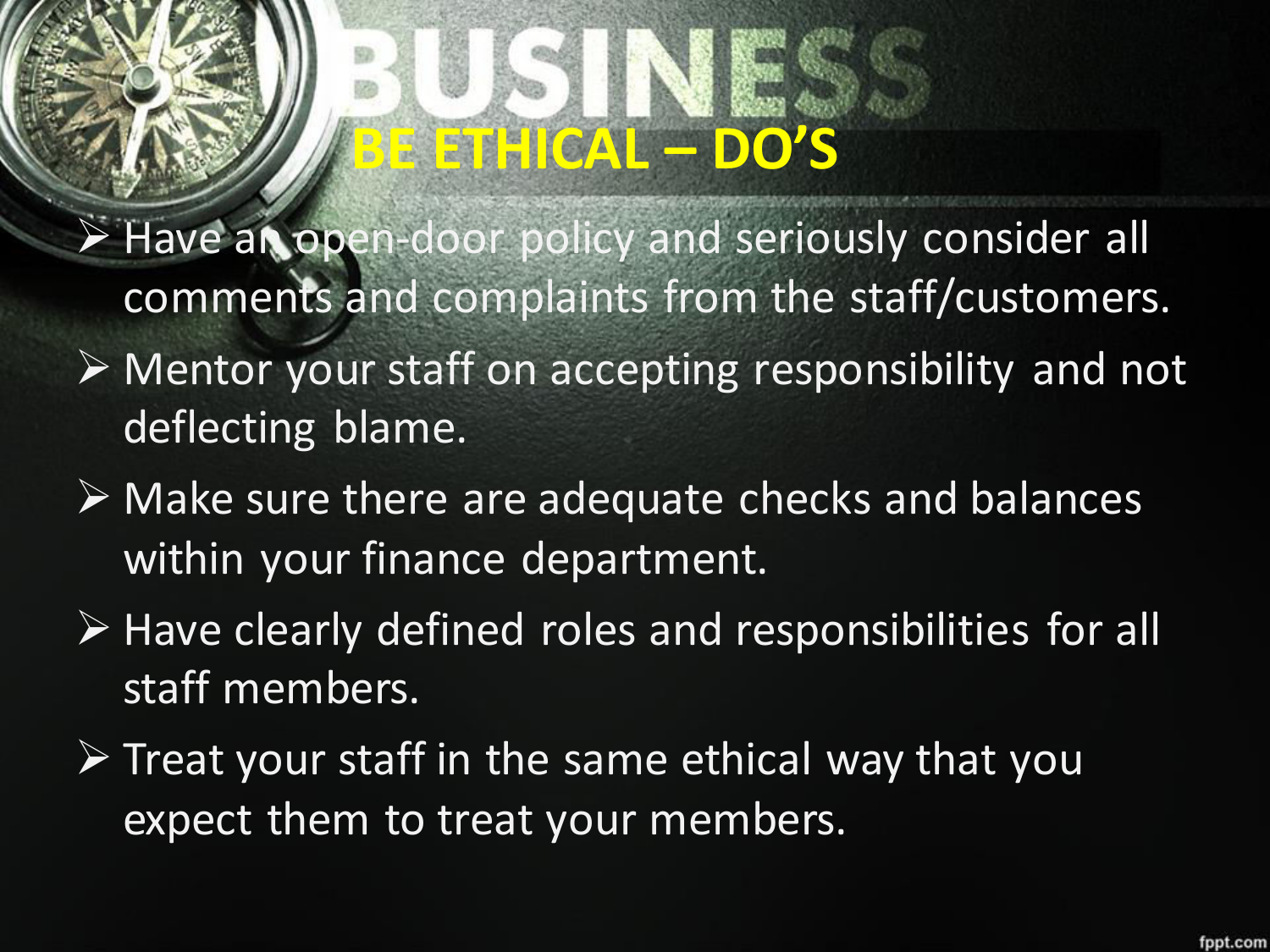# **BE ETHICAL – DO'S Cont…**

>Top management must adopt and unconditionally support an explicit corporate code of conduct.

 $\triangleright$  Employees must understand that expectations for ethical behaviour begin at the top and that senior management expects all employees to act accordingly.

Managers and others must be trained to consider the ethical implications of all business decisions.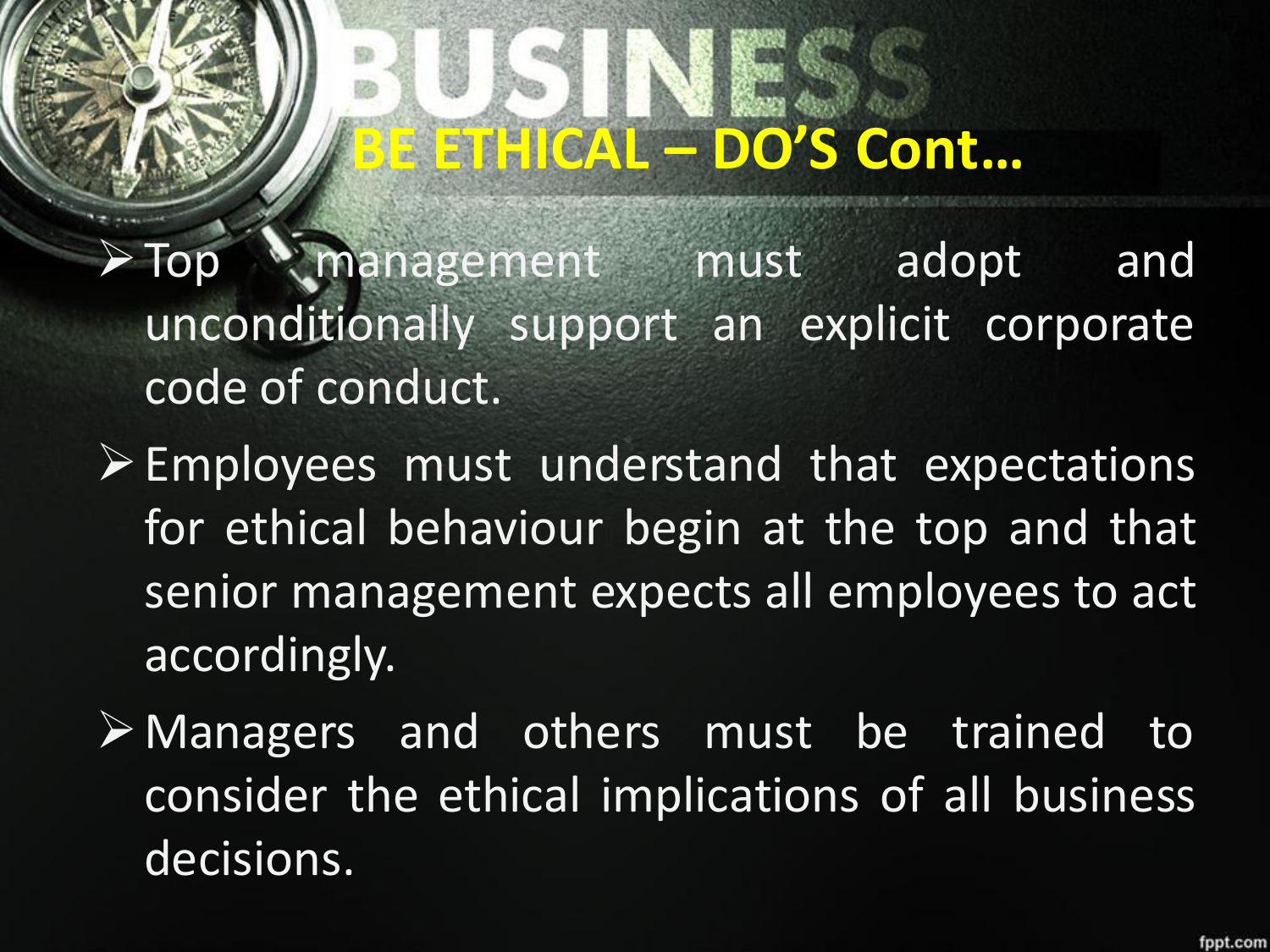# **BE ETHICAL – DO'S Cont…**

> An ethics office must be set up by individual corporations.

- Outsiders such as suppliers, contractors, distributors, and customers must be told about the ethics programme in an organization.
- $\triangleright$  The ethic code must be enforced. It is important to back any ethics programme with timely action if any is broken.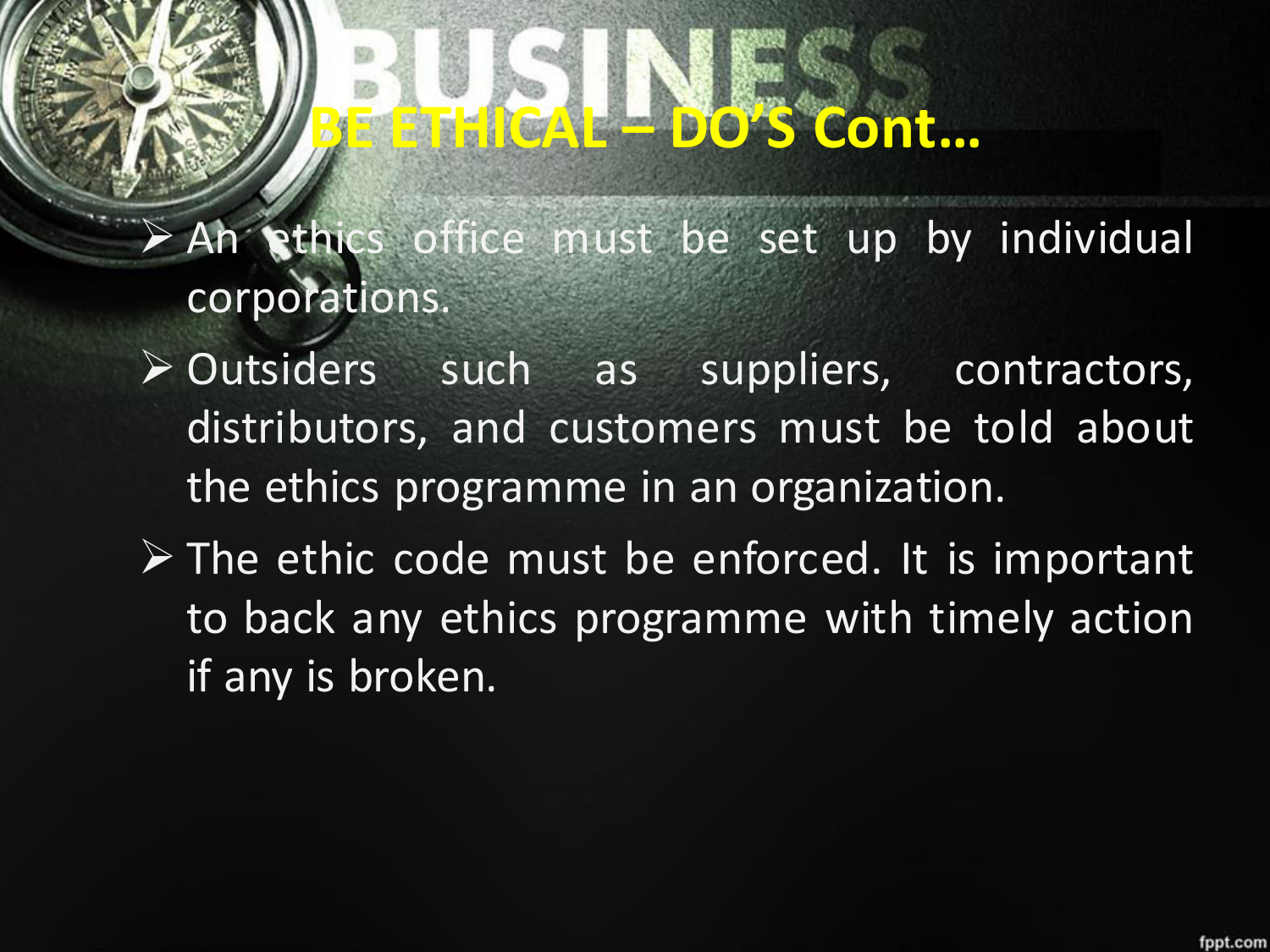# **ETHICAL PITFALLS – DON'TS**

- Alteration of product expiration dates, or contract terms
- $\triangleright$  False measure: Product does not weigh what is advertised.
- $\triangleright$  Sub-standard products: Low quality of materials used to maximize profits.
- $\triangleright$  Use of unqualified staff to save cost of labour. This is more dangerous in professional fields like engineering, medicine, pharmacy, nursing, etc.
- False asset/tax declaration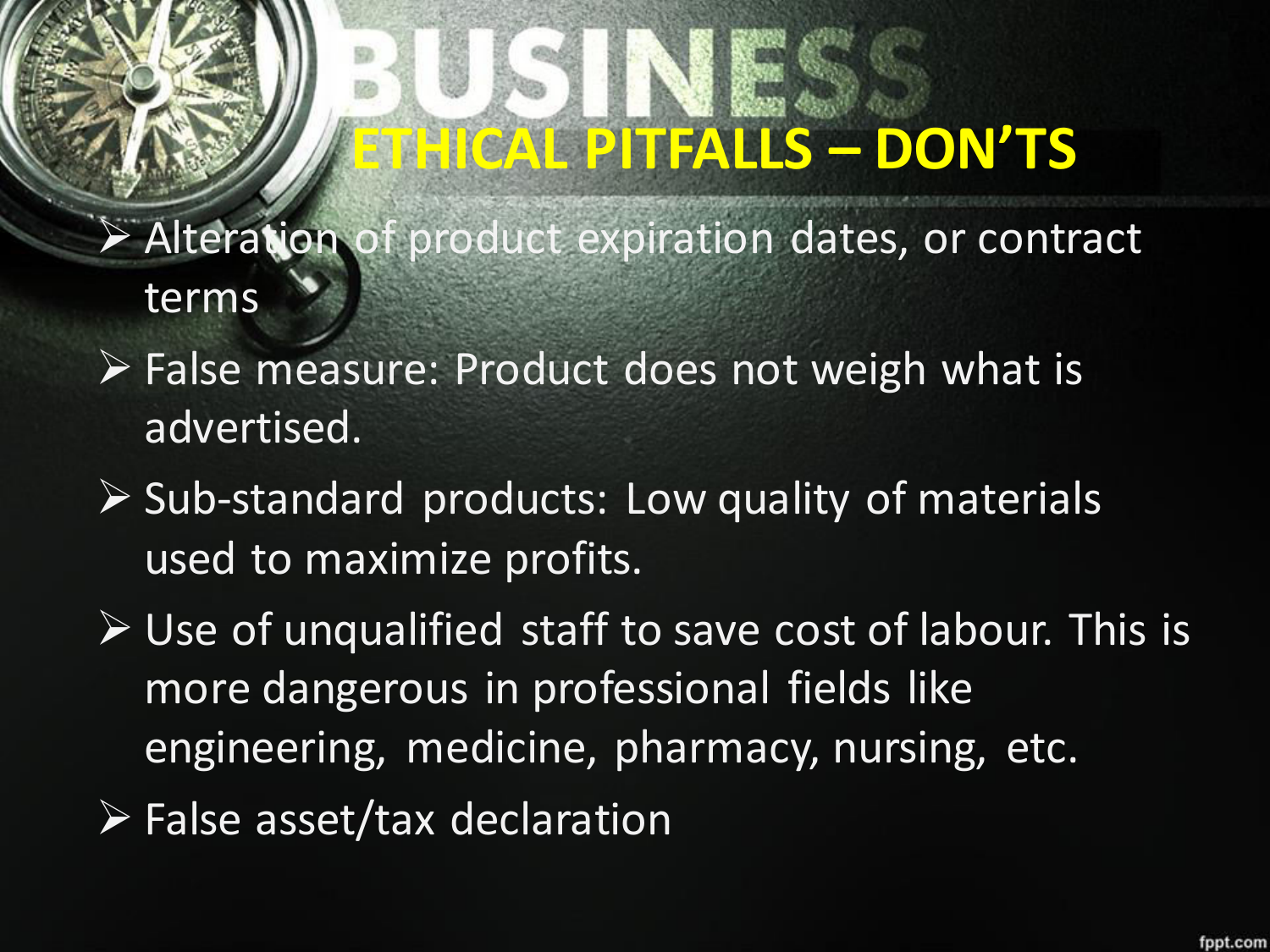# **ETHICAL PITFALLS – DON'TS Cont…**

- False claims on products and achievements. Some claim that their product does 'everything'. False and deceptive stock sales in Nigeria led to many people losing so much money in 2008.
- $\triangleright$  Put undue pressure on the staff. They may bend under the pressure and turn toward unethical behavior to get the results you are demanding.
- $\triangleright$  Have a culture of fear or silence.
- Allow anyone to "pass the buck" or deflect blame for things that are within his or her responsibility.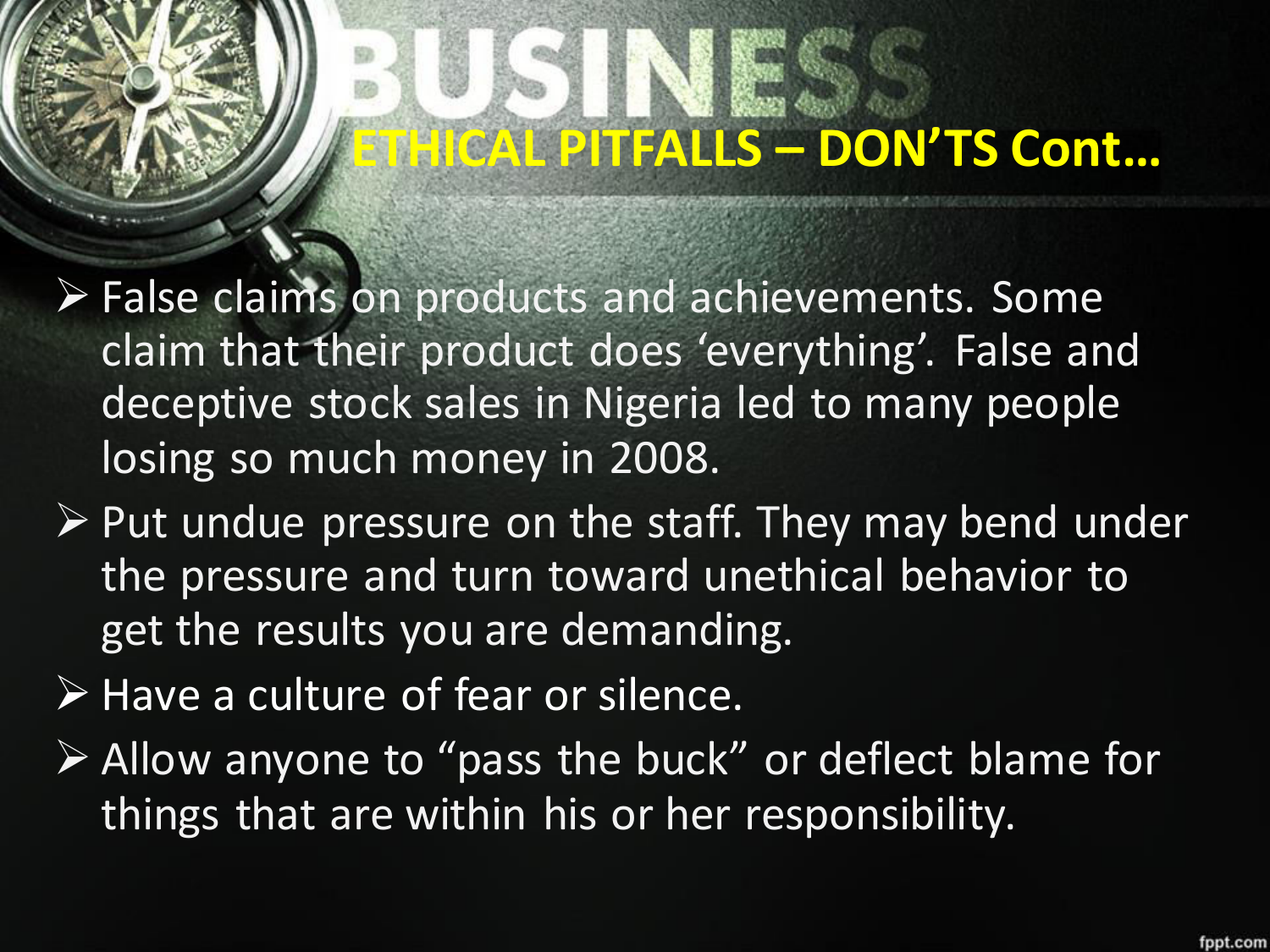### **Staying on the Right side of the Law Stay legally compliant requires that you:**

- **Keep your business compliant with state and federal business laws.**
- **Your legal responsibilities will depend on your business and location.**
- **That you meet all tax obligations, including income and employer taxes.**
- **Maintain licenses, permits, and recertification**  The documents for staying legally compliant vary based on your industry and location must be updated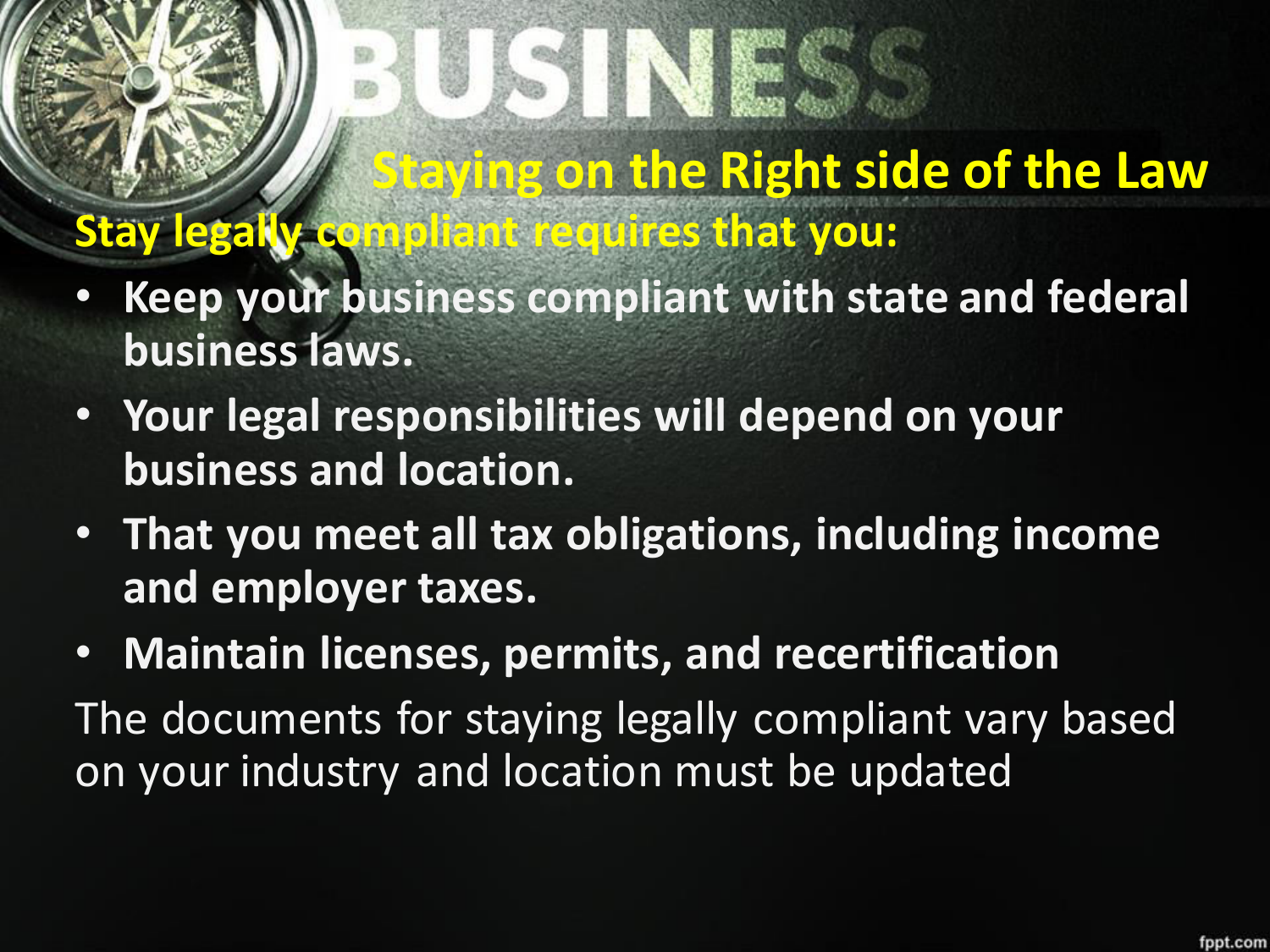## **SOCIAL ENTREPRENEURSHIP**

- Social entrepreneurship is all about recognizing the social problems,
- and achieving a social change by employing entrepreneurial principles, processes and operations.
- It is all about making a research to completely define a particular social problem and then organizing, creating,
- and managing a social venture to attain the desired change.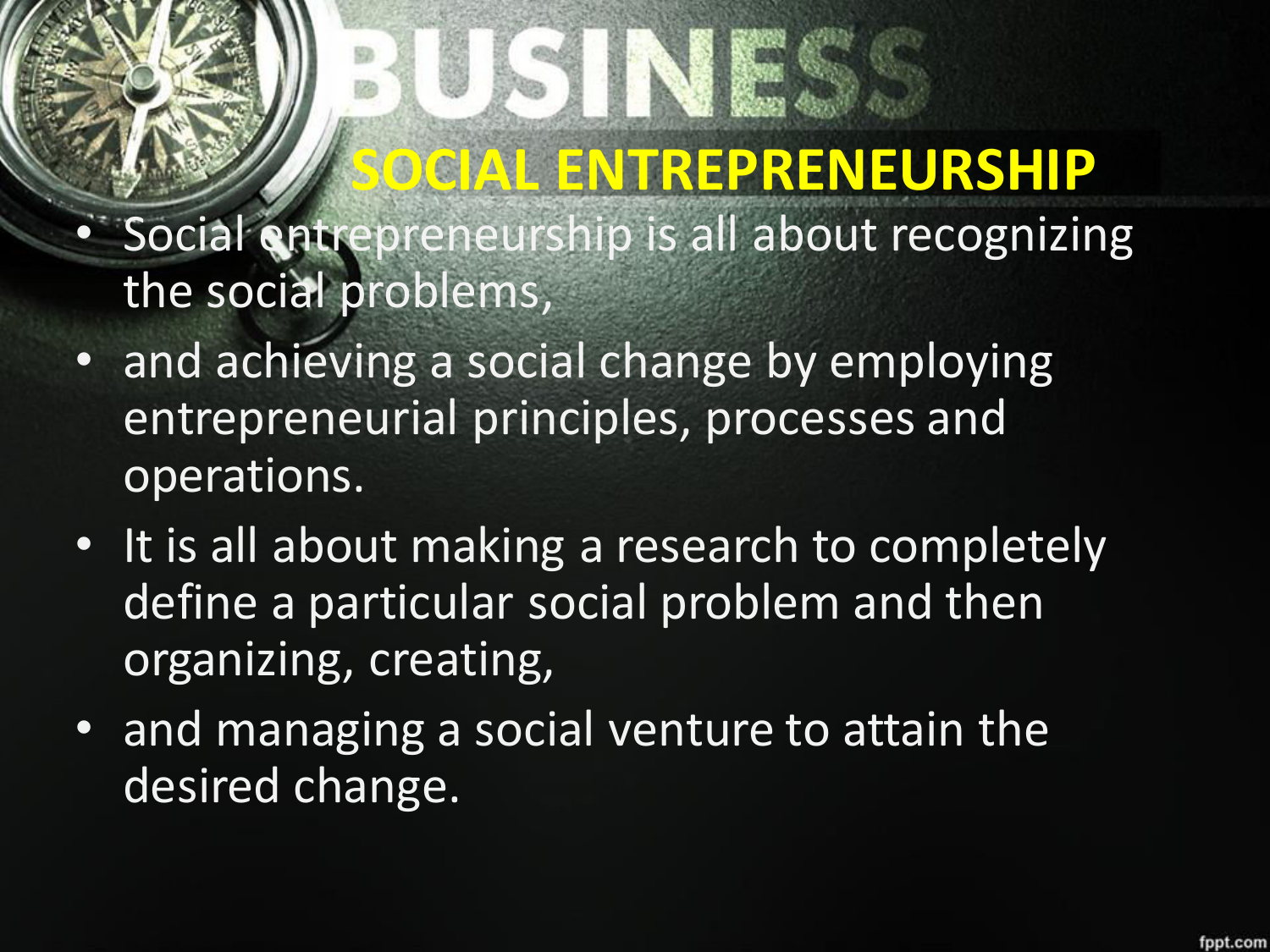### **Corporate Social Responsibility**

The social performance of a company has several dimensions:

#### **a. Corporate philanthropy**

- This is includes charitable donations to non-profit groups of all kinds. Strategic philanthropy involves companies making long-term commitment to one cause, such as:
- fighting HIV-AIDS, hunger, providing education to the less privileged.
- This is not limited to big multinational corporations, even small companies should make it a policy.